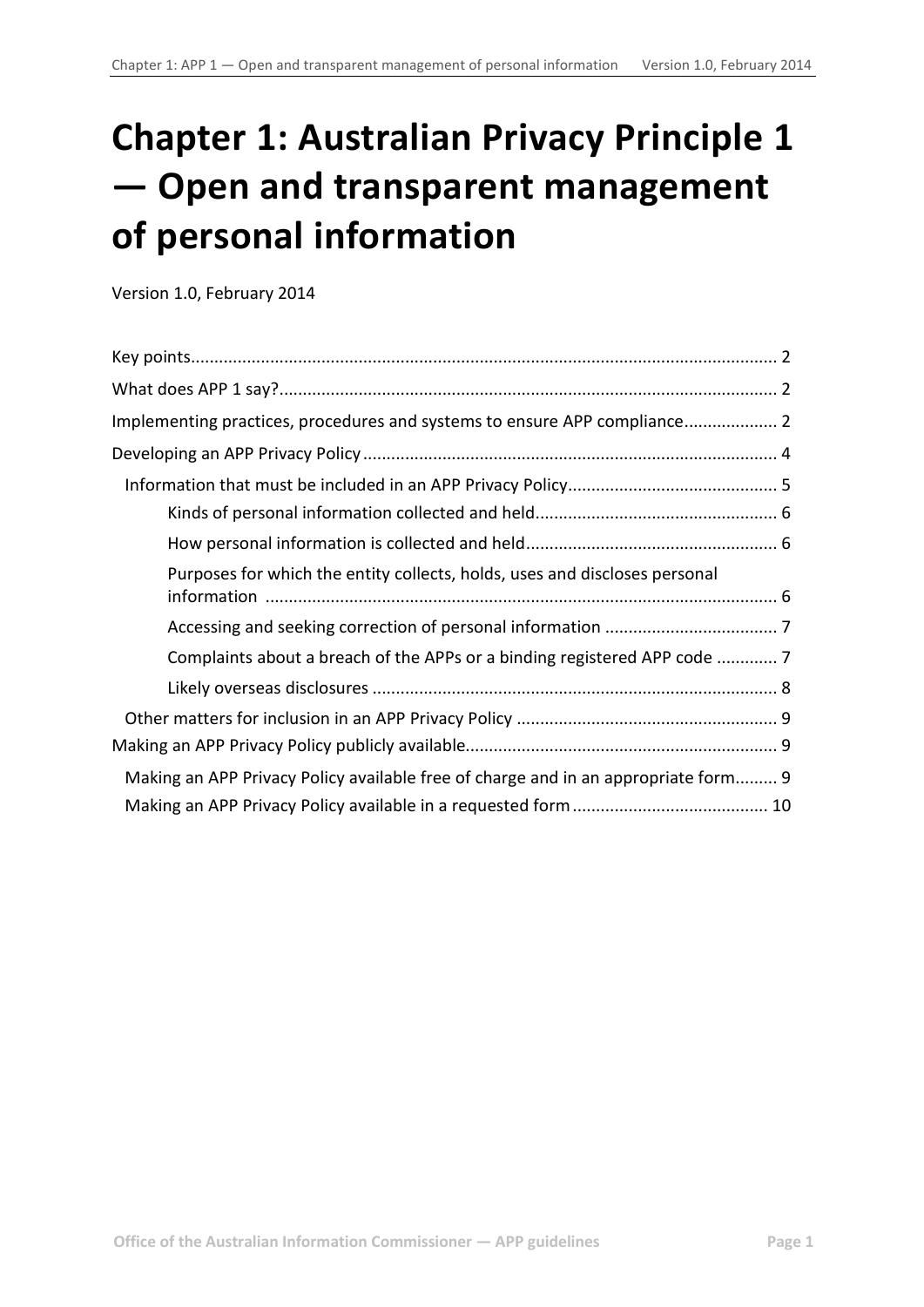## <span id="page-1-0"></span>**Key points**

- APP 1 outlines the requirements for an APP entity to manage personal information in an open and transparent way.
- An APP entity must take reasonable steps to implement practices, procedures and systems that will ensure it complies with the APPs and any binding registered APP code, and is able to deal with related inquiries and complaints.
- An APP entity must have a clearly expressed and up-to-date APP Privacy Policy about how it manages personal information.
- An APP entity must take reasonable steps to make its APP Privacy Policy available free of charge and in an appropriate form (usually on its website).
- An APP entity must, upon request, take reasonable steps to provide a person or body with a copy of its APP Privacy Policy in the particular form requested.

# <span id="page-1-1"></span>**What does APP 1 say?**

1.1 The declared object of APP 1 is 'to ensure that APP entities manage personal information in an open and transparent way' (APP 1.1). This enhances the accountability of APP entities for their personal information handling practices and can build community trust and confidence in those practices.

1.2 APP 1 imposes three separate obligations upon an APP entity to:

- take reasonable steps to implement practices, procedures and systems that will ensure the entity complies with the APPs and any binding registered APP code, and is able to deal with related inquiries and complaints (APP 1.2)
- have a clearly expressed and up-to-date APP Privacy Policy about how the entity manages personal information (APP 1.3 and 1.4)
- take reasonable steps to make its APP Privacy Policy available free of charge in an appropriate form (APP 1.5) and, upon request, in a particular form (APP 1.6).

1.3 APP 1 lays down the first step in the information lifecycle – planning and explaining how personal information will be handled before it is collected. APP entities will be better placed to meet their privacy obligations under the Privacy Act if they embed privacy protections in the design of their information handling practices.

## <span id="page-1-2"></span>**Implementing practices, procedures and systems to ensure APP compliance**

1.4 APP 1.2 requires an APP entity to take reasonable steps to implement practices, procedures and systems relating to the entity's functions or activities that will:

• ensure the entity complies with the APPs and any binding registered APP code (see Part IIIB), and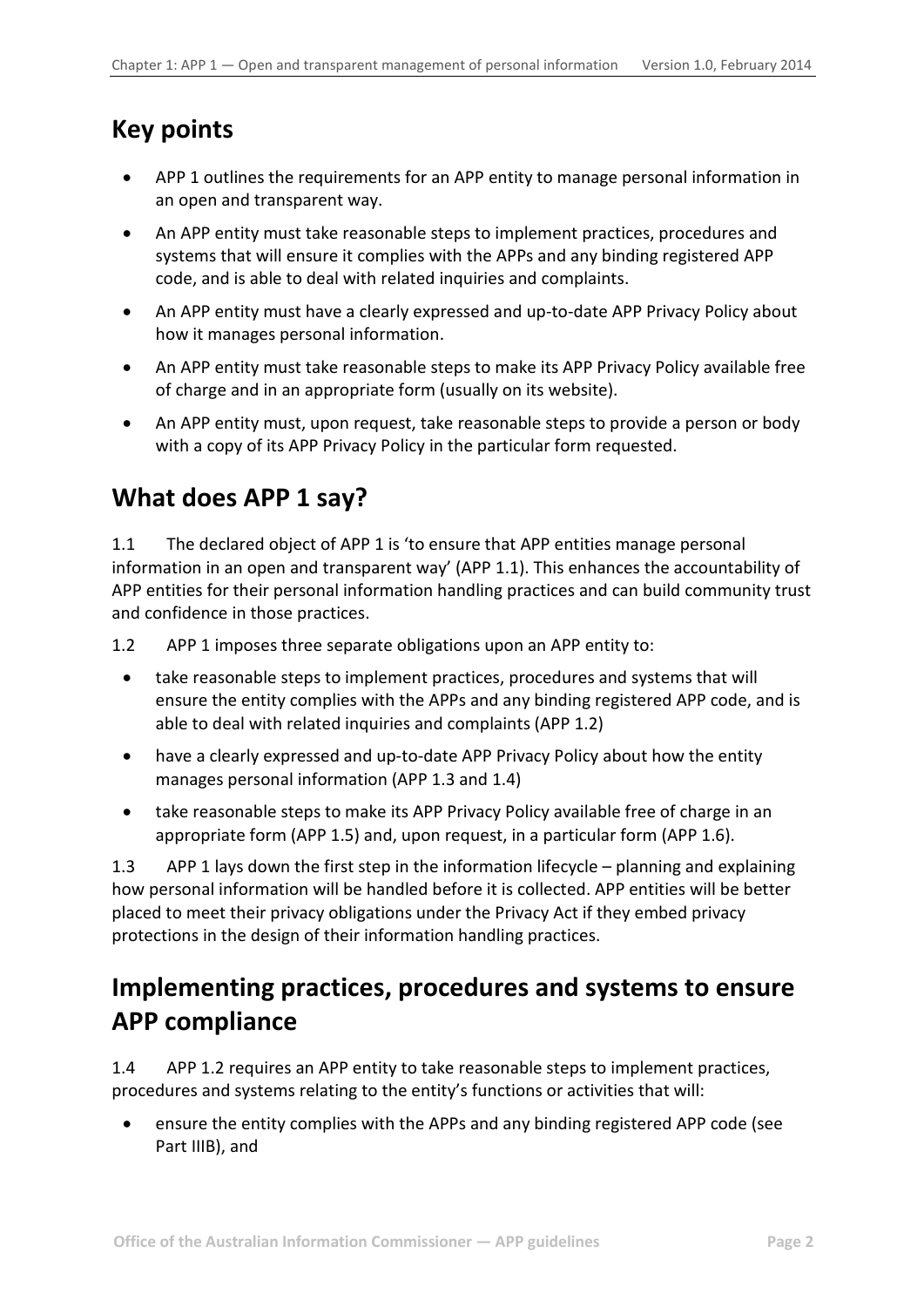• enable the entity to deal with inquiries or complaints from individuals about the entity's compliance with the APPs or such a code.

1.5 APP 1.2 imposes a distinct and separate obligation upon an APP entity, in addition to being a general statement of its obligation to comply with other APPs. The purpose of APP 1.2 is to require an entity to take proactive steps to establish and maintain internal practices, procedures and systems that ensure compliance with the APPs. The obligation is a constant one. An entity could consider keeping a record of the steps taken to comply with APP 1.2, to demonstrate that personal information is managed in an open and transparent way.

1.6 The requirement to implement practices, procedures and systems is qualified by a 'reasonable steps' test. The reasonable steps that an APP entity should take will depend upon circumstances that include:

- the nature of the personal information held. More rigorous steps may be required as the amount and sensitivity of personal information handled by an APP entity increases
- the possible adverse consequences for an individual if their personal information is not handled as required by the APPs. More rigorous steps may be required as the risk of adversity increases
- the nature of the APP entity. Relevant considerations include an entity's size, resources and its business model. For example, the reasonable steps expected of an entity that operates through franchises or dealerships, or gives database and network access to contractors, may differ from the reasonable steps required of a centralised entity
- the practicability, including time and cost involved. A 'reasonable steps' test recognises that privacy protection must be viewed in the context of the practical options available to an APP entity. However, an entity is not excused from implementing particular practices, procedures or systems by reason only that it would be inconvenient, time-consuming or impose some cost to do so. Whether these factors make it unreasonable to take a particular step will depend on whether the burden is excessive in all the circumstances.

1.7 The following are given as examples of practices, procedures and systems that an APP entity should consider implementing:

- procedures for identifying and managing privacy risks at each stage of the information lifecycle, including collection, use, disclosure, storage, destruction or de-identification
- security systems for protecting personal information from misuse, interference and loss and from unauthorised access, modification or disclosure (such as IT systems, internal access controls and audit trails) (see also Chapter 11 (APP 11))
- a commitment to conducting a Privacy Impact Assessment (PIA) for new projects in which personal information will be handled, or when a change is proposed to information handling practices. Whether a PIA is appropriate will depend on a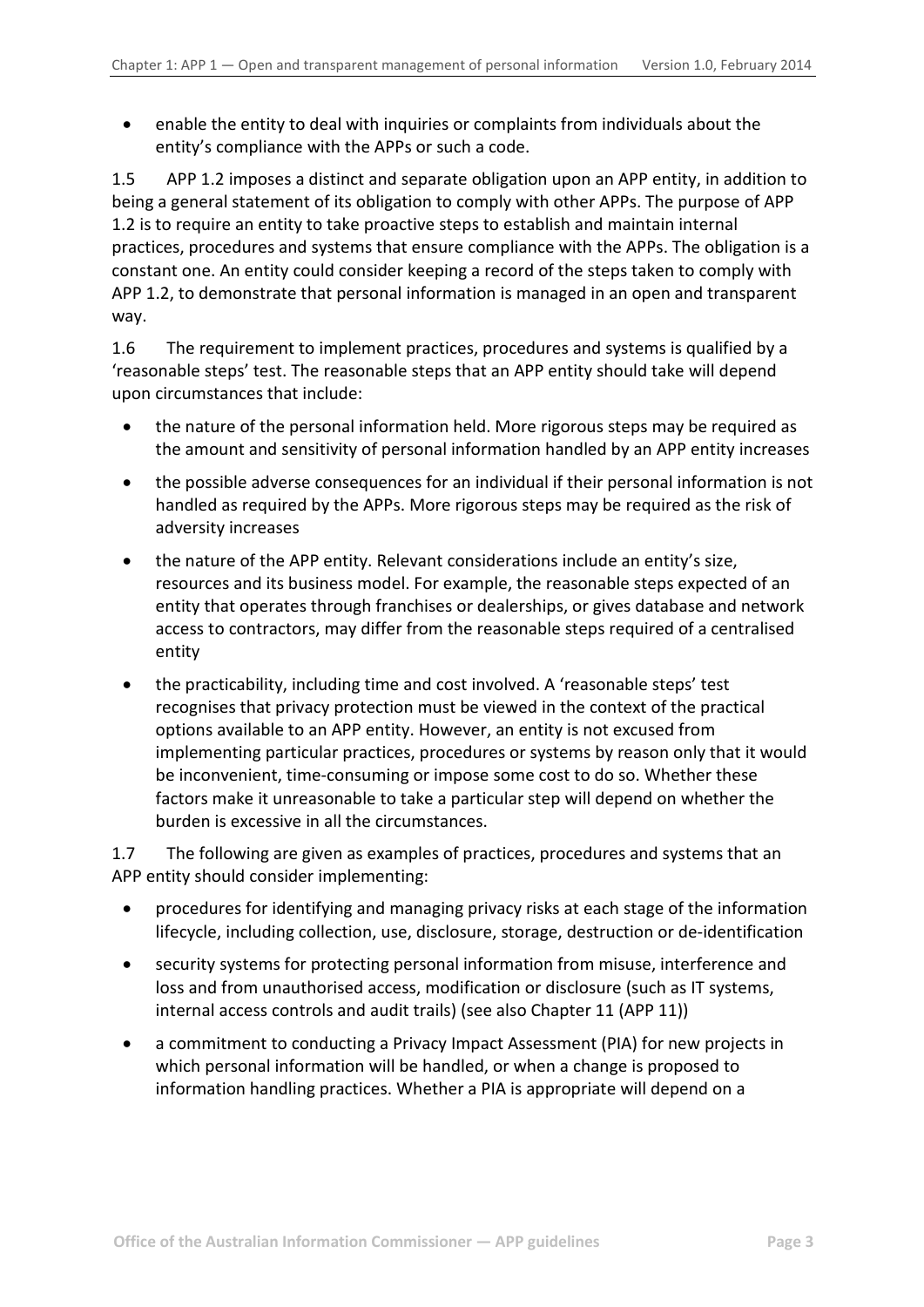project's size, complexity and scope, and the extent to which personal information will be collected, used or disclosed $1$ 

- procedures for identifying and responding to privacy breaches, handling access and correction requests and receiving and responding to complaints and inquiries<sup>[2](#page-3-1)</sup>
- procedures that give individuals the option of not identifying themselves, or using a pseudonym, when dealing with the entity in particular circumstances (see also Chapter 2 (APP 2))
- governance mechanisms to ensure compliance with the APPs (such as designated privacy officers and regular reporting to the entity's governance body)
- regular staff training and information bulletins on how the APPs apply to the entity, and its practices, procedures and systems developed under APP 1.2
- appropriate supervision of staff regularly handling personal information, and reinforcement of the entity's APP 1.2 practices, procedures and systems
- mechanisms to ensure that agents and contractors in the service of, or acting on behalf of, the entity comply with the APPs
- a program of proactive review and audit of the adequacy and currency of the entity's APP Privacy Policy and of the practices, procedures and systems implemented under APP 1.2.

### <span id="page-3-0"></span>**Developing an APP Privacy Policy**

-

1.8 APP 1.3 requires an APP entity to have a clearly expressed and up-to-date APP Privacy Policy about how it manages personal information. At a minimum, a clearly expressed policy should be easy to understand (avoiding jargon, legalistic and in-house terms), easy to navigate, and only include information that is relevant to the management of personal information by the entity. As the policy will usually be available on the entity's website (see paragraph [1.36\)](#page-8-3), it should be written in a style and length that makes it suitable for web publication. $3$ 

1.9 An APP entity should regularly review and update its APP Privacy Policy to ensure that it reflects the entity's information handling practices. This review could, at a minimum, be undertaken as part of an entity's annual planning processes. An entity could also:

- include a notation on the policy indicating when it was last updated
- invite comment on the policy to evaluate its effectiveness, and explain how any comments will be dealt with.

<sup>1</sup> Further information about Privacy Impact Assessments is contained in OAIC, *Privacy Impact Assessment* 

<span id="page-3-1"></span>*Guide*, OAIC website <www.oaic.gov.au>.<br><sup>2</sup> For example, see OAIC, *Data Breach Notification* – A *Guide to Handling Personal Information Security Breaches* (2013), OAIC website <www.oaic.gov.au>.

<span id="page-3-3"></span><span id="page-3-2"></span><sup>&</sup>lt;sup>3</sup> The OAIC has developed a guide to help mobile device application (app) developers embed better privacy practices in their products and services, see OAIC, *Mobile Privacy: A Better Practice Guide for Mobile APP Developers*, OAIC website <www.oaic.gov.au>.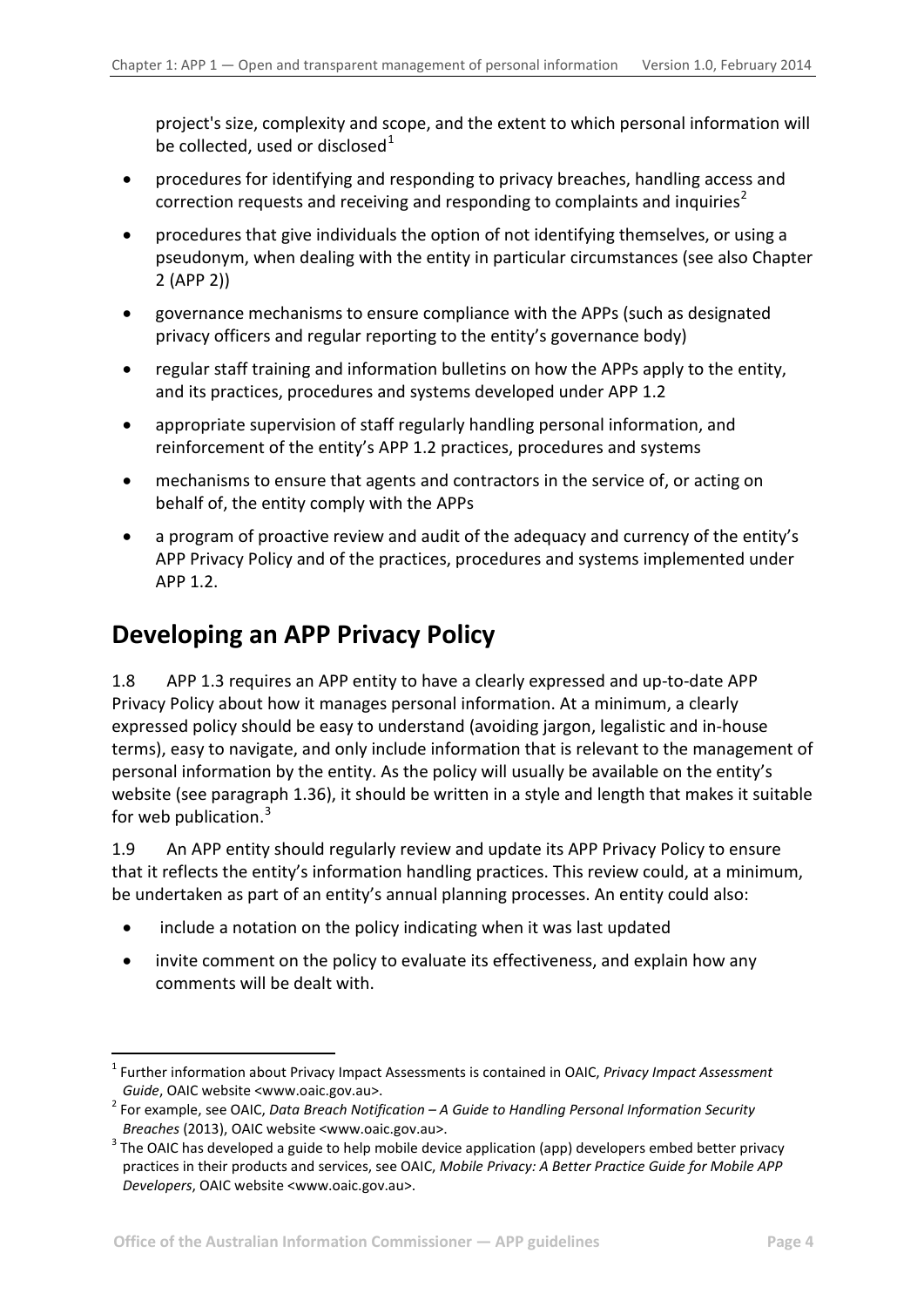1.10 An APP Privacy Policy should explain how the APP entity manages the personal information it collects, and the information flows associated with that personal information. This reflects the central object of APP 1, which is to ensure that entities manage personal information in an open and transparent manner. The policy is not expected to contain detail about all the practices, procedures and systems adopted to ensure APP compliance. The policy also differs from a collection notice provided to an individual under APP 5.1, which will provide specific information relevant to a particular collection of personal information (see Chapter 5 (APP 5)).

1.11 It is open to an APP entity to choose the style and format for its APP Privacy Policy, so long as the policy is clearly expressed, up-to-date and otherwise complies with the requirements of APP 1.

<span id="page-4-2"></span>1.12 Where an APP Privacy Policy is made available online, using a layered approach to the provision of the information may assist an individual's understanding of the information in the policy. A layered approach means providing a condensed version of the full policy to outline key information, with direct links to the more detailed information in the full policy.<sup>[4](#page-3-3)</sup>

1.13 An APP Privacy Policy should be tailored to the specific information handling practices of an entity. For example, for a large APP entity where distinct business units handle personal information differently, it may be appropriate for the entity to have a set of policies to cover the different types of personal information handled or different information handling practices.

1.14 The APP Privacy Policy should be directed to the different audiences who may consult it. Primarily this will be individuals whose personal information is, or is likely to be, collected or held by the APP entity. If personal information relevant to particular classes of people or segments of the community is handled differently within the entity, this could be explained and signposted by headings. For example, different practices may be adopted in the entity for handling personal information relating to young people or people with a disability.

### <span id="page-4-0"></span>**Information that must be included in an APP Privacy Policy**

1.15 APP 1.4 contains a non-exhaustive list of information that an APP entity must include in its APP Privacy Policy:

- the kinds of personal information collected and held by the entity (APP 1.4(a))
- how personal information is collected and held (APP 1.4(b))
- the purposes for which personal information is collected, held, used and disclosed  $(APP 1.4(c))$
- how an individual may access their personal information and seek its correction (APP 1.4(d))
- how an individual may complain if the entity breaches the APPs or any registered binding APP code, and how the complaint will be handled (APP 1.4(e))

<span id="page-4-1"></span><sup>1</sup> <sup>4</sup> For an example of a layered approach, see OAIC, *Summary of the OAIC's APP Privacy Policy*, OAIC website [<www.oaic.gov.au>](http://www.oaic.gov.au/).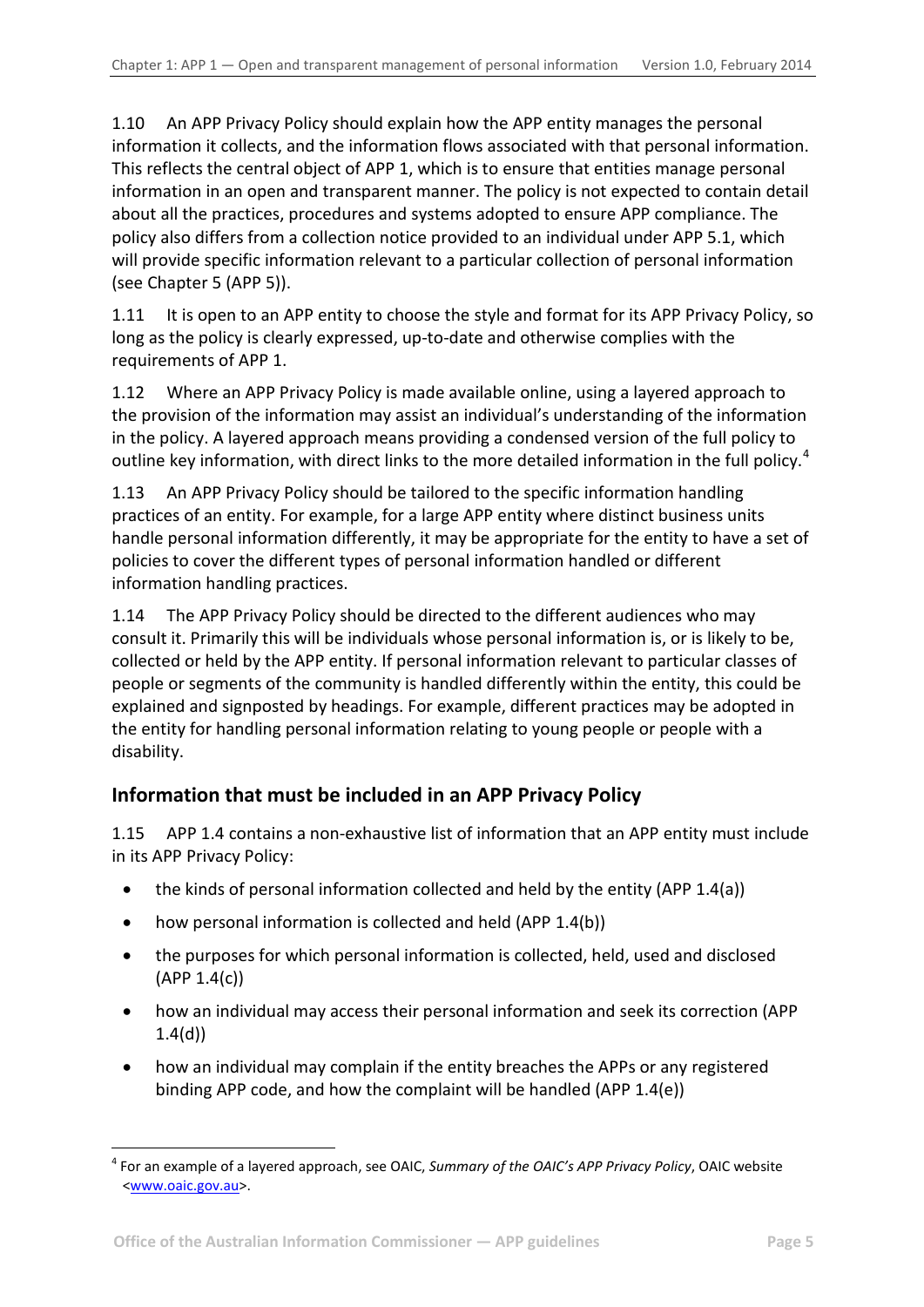- whether the entity is likely to disclose personal information to overseas recipients (APP 1.4(f)), and if so, the countries in which such recipients are likely to be located if it is practicable to specify those countries in the policy (APP  $1.4(g)$ ).
- 1.16 Further guidance on each of these items is set out below.

#### <span id="page-5-0"></span>*Kinds of personal information collected and held*

1.17 An APP Privacy Policy must describe in general terms the kinds of personal information an APP entity usually collects and holds (APP 1.4(a)). The terms 'collects' and 'holds' are discussed in Chapter B (Key concepts). For example, the policy may list personal information holdings as 'contact details', 'employment history', 'educational qualifications' and 'complaint details'.

1.18 'Sensitive information' collected or held by the entity could be separately listed ('sensitive information' is defined in s 6(1) and discussed in Chapter B (Key concepts)). For example, a policy may list sensitive information relating to 'health information about an individual', 'racial or ethnic origin', 'criminal records', 'religious affiliation' and 'political opinions.'

#### <span id="page-5-1"></span>*How personal information is collected and held*

1.19 An APP Privacy Policy must explain an APP entity's usual approach to collecting personal information (APP 1.4(b)). For example, the policy may explain whether personal information is collected directly from individuals or from list purchases, competitions, or referrals from individuals or other entities.

1.20 The policy must describe an APP entity's usual approach to holding personal information. This should include how the entity stores and secures personal information. For example, the policy may explain that personal information is stored by a third party data storage provider, or is combined or linked to other information held about an individual. The description of security measures should not provide details that jeopardise the effectiveness of those measures.

#### <span id="page-5-2"></span>*Purposes for which the entity collects, holds, uses and discloses personal information*

1.21 An APP Privacy Policy must describe the purposes for which personal information is usually collected, held, used and disclosed (APP 1.4(c)). An APP entity is not expected to publish details of purposes that form part of normal internal business practices, such as auditing, business planning, billing, and de-identifying personal information. The description of purposes could indicate the range of people or entities to which personal information is usually disclosed, and details about an entity's functions or activities that involve personal information that are contracted out. An organisation could also indicate if personal information is shared with a related body corporate.<sup>[5](#page-4-1)</sup> Discussion of the terms 'purpose', 'collects', 'holds', 'uses' and 'discloses' is in Chapter B (Key concepts).

<span id="page-5-3"></span>-

<sup>5</sup> Section 13B of the Privacy Act permits 'related bodies corporate' to share personal information in some circumstances. Related bodies corporate are discussed in Chapter B (Key concepts). The sharing of information between related bodies corporate is discussed in Chapter 3 (APP 3) and Chapter 6 (APP 6).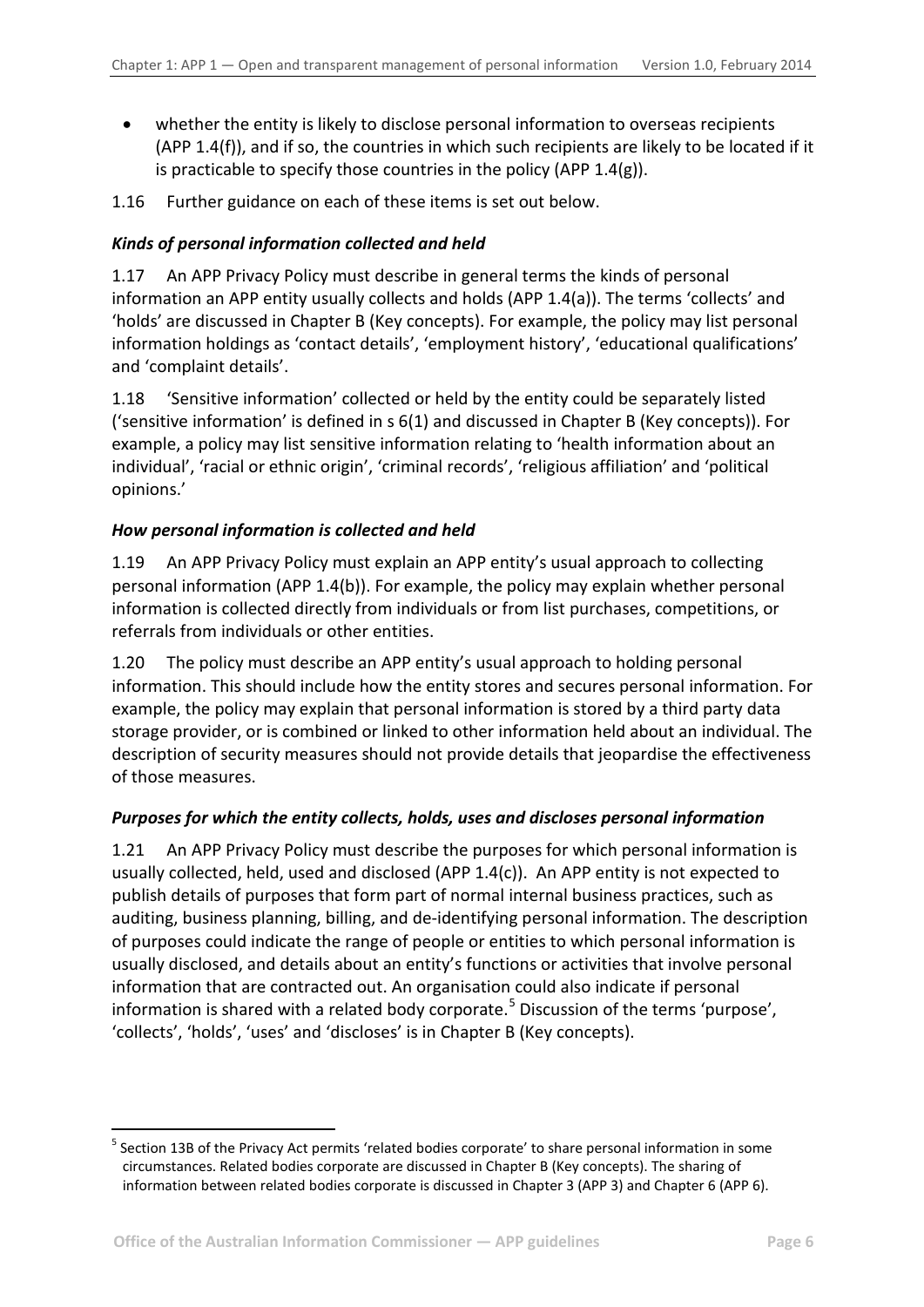#### <span id="page-6-0"></span>*Accessing and seeking correction of personal information*

<span id="page-6-2"></span>1.22 An APP Privacy Policy must explain the procedure an individual can follow to gain access to or seek correction of personal information the APP entity holds (APP 1.4(d)). At a minimum, the policy should state:

- that individuals have a right to request access to their personal information and to request its correction (APPs 12 and 13), and
- the position title, telephone number, postal address and email address of a contact person for requests to access and correct personal information. An APP entity could establish a generic telephone number and email address that will not change with staff movements (for example privacy@agency.gov.au).<sup>[6](#page-5-3)</sup>

1.23 If an APP entity wishes an individual to follow a particular procedure in requesting access to or correction of their personal information, the entity could publish that procedure and draw attention to it, for example, by providing a link in the entity's APP Privacy Policy. However, an APP entity cannot require the individual to follow a particular procedure to make the access or correction request (see Chapter 12 (APP 12) and Chapter 13 (APP 13)).

1.24 An agency's APP Privacy Policy could also refer to the *Freedom of Information Act 1982* (FOI Act) and explain that the access and correction requirements in the Privacy Act operate alongside and do not replace other informal or legal procedures by which an individual can be provided with access to, or correction of, their personal information, including the FOI Act (this is discussed in more detail in Chapter 12 (APP 12) and Chapter 13 (APP 13)).

#### <span id="page-6-1"></span>*Complaints about a breach of the APPs or a binding registered APP code*

1.25 An APP Privacy Policy must explain how an individual can complain about an APP entity's breach of the APPs or a binding registered APP code (APP 1.4(e)). It is implicit in this requirement that an entity which is bound by a binding, registered APP code should clearly state that fact and name the code.

1.26 Details that should also be included in the APP Privacy Policy are the procedure and contact details for complaining directly to the APP entity (see for example, the generic contact details in paragraph [1.22\)](#page-6-2) and, where applicable, the procedure for complaining to an external complaint body (such as an external dispute resolution scheme of which the entity is a member and that is recognised by the Information Commissioner).<sup>[7](#page-6-3)</sup> The policy could inform individuals of the different stages in complaint handling: that a complaint should first be made in writing to the entity, as required by s 40(1A), and that the entity should be given a reasonable time (usually 30 days) to respond; the complaint may then be taken to a recognised external dispute resolution scheme of which the entity is a member; and lastly that the complaint may be taken to the OAIC.

-

 $6$  The OAIC has published guidance for agencies about developing their access to information webpages. This includes recommendations about adopting a new 'Access to information' icon. This guidance may assist agencies in developing online access and correction processes, which could then be explained in the APP Privacy Policy under APP 1.4(d). See OAIC, *Guidance for agency websites: 'Access to information' web page*, OAIC website <www.oaic.gov.au>.

<span id="page-6-4"></span><span id="page-6-3"></span> $<sup>7</sup>$  Further information about external dispute resolution schemes recognised by the Information Commissioner</sup> is available in OAIC*, Guidelines for recognising External Dispute Resolution Schemes*, OAIC website <www.oaic.gov.au>.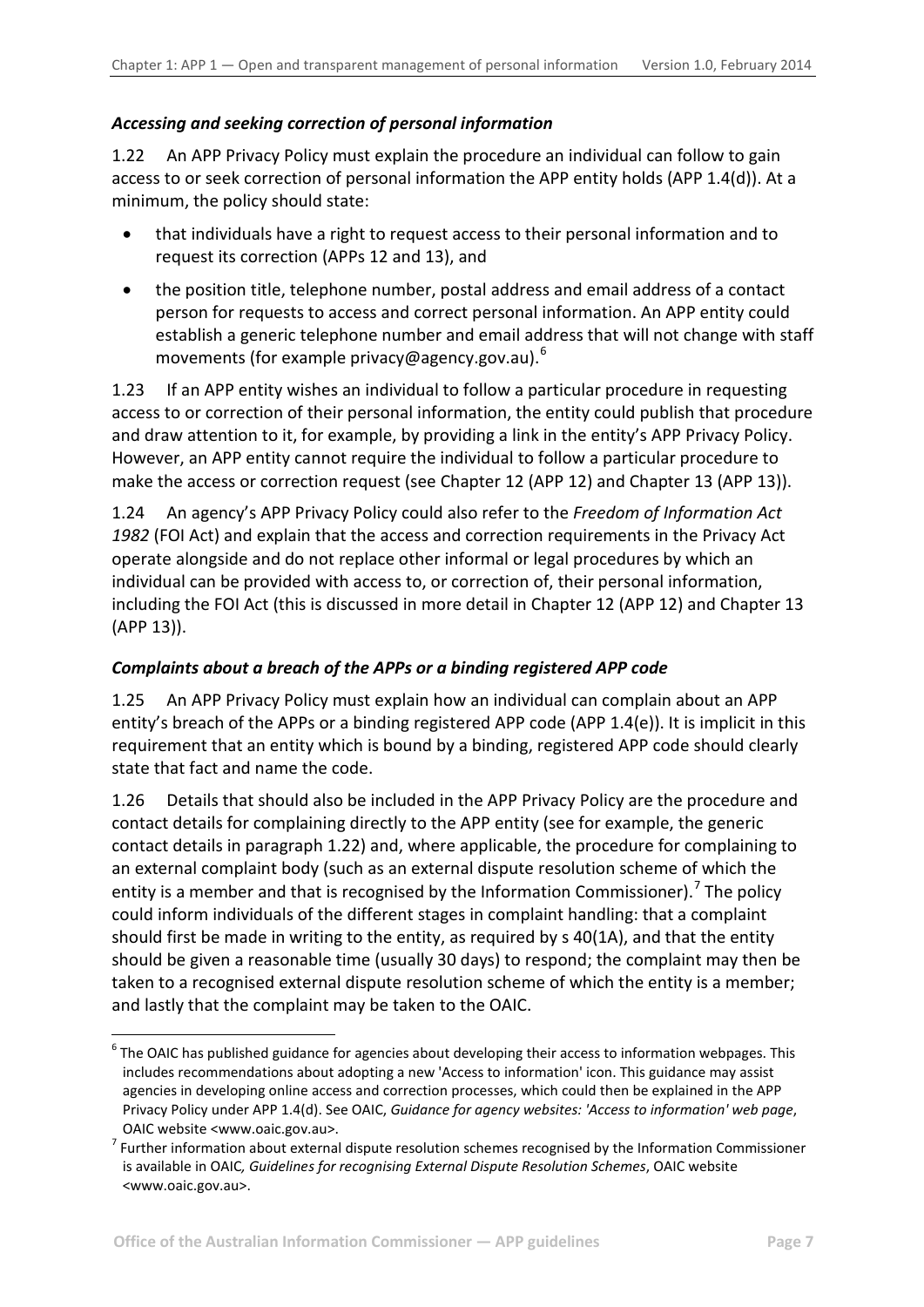1.27 The policy could refer to other complaint avenues that operate alongside the Privacy Act. For example, banks are required to provide information to customers about complaint handling and dispute resolution in relation to the bank's obligations under the *Corporations Act 2001*, the Code of Banking Practice, and the Electronic Funds Transfer Code of Conduct. In these circumstances, the APP Privacy Policy could note the different procedures for privacy and non-privacy complaints (or link to other explanatory material the APP entity has published).

#### <span id="page-7-0"></span>*Likely overseas disclosures*

1.28 An APP Privacy Policy must set out whether personal information is likely to be disclosed to overseas recipients and the countries in which such recipients are likely to be located 'if it is practicable to specify those countries in the policy' (APP 1.4(f) and 1.4(g)). This includes a likely disclosure to a related body corporate located overseas, and the country in which that body is located. An APP entity can be regarded as likely to disclose personal information to an overseas recipient if it is the entity's current practice or it has established plans to do so.

1.29 An APP entity is required to set out in the policy only likely disclosures of personal information to overseas recipients, and not likely uses of personal information by the entity. For example, routing personal information, in transit, through a server located outside Australia would usually be considered a 'use'.<sup>[8](#page-6-4)</sup> Similarly, it would also be a use and not a disclosure for an entity to make personal information accessible to an overseas office of the entity, such as a consular office.<sup>[9](#page-7-1)</sup> For further discussion of the requirements applying to a cross-border disclosure of personal information, and what is considered a disclosure, see Chapter 8 (APP 8).

1.30 An example of when it may be impracticable to specify the countries in which overseas recipients of personal information are likely to be located is where personal information is likely to be disclosed to numerous overseas recipients and the burden of determining where those recipients are likely to be located is excessively time-consuming, costly or inconvenient in all the circumstances. However, an APP entity is not excused from specifying the countries by reason only that it would be inconvenient, time-consuming or impose some cost to do so. As in other examples, it is the responsibility of the entity to be able to justify that this is impracticable.

1.31 If personal information is disclosed to numerous overseas locations, one practical option may be to list those countries in an appendix to the APP Privacy Policy rather than in the body of the policy. Another option in these circumstances may be to include a link in the APP Privacy Policy to a regularly updated list of those countries, accessible from the APP entity's website. Where it is not practicable to specify the countries, the entity could instead identify general regions (such as European Union countries).

1.32 This requirement to describe overseas disclosure practices in an APP Privacy Policy complements the obligation on an APP entity under APP 5.2(j) and (i) to notify an individual when personal information is being collected if the personal information is likely to be disclosed to overseas recipients and the location of those recipients (see Chapter 5 (APP 5)).

1

<span id="page-7-2"></span><sup>&</sup>lt;sup>8</sup> Explanatory Memorandum, Privacy Amendment (Enhancing Privacy Protection) Bill 2012, p 83. 9 Explanatory Memorandum, Privacy Amendment (Enhancing Privacy Protection) Bill 2012, p 83.

<span id="page-7-1"></span>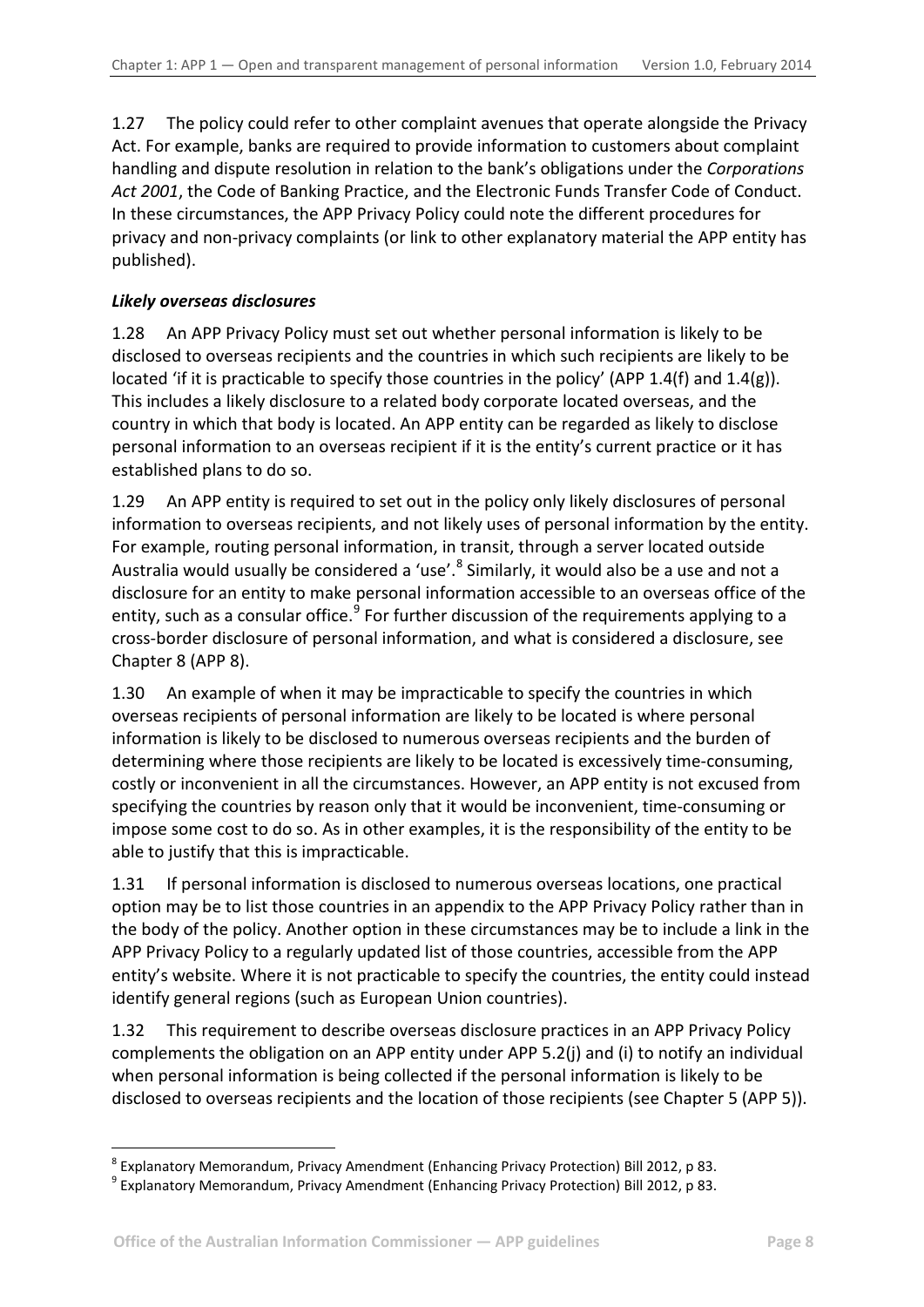### <span id="page-8-0"></span>**Other matters for inclusion in an APP Privacy Policy**

1.33 The list of matters that must be included in an APP Privacy Policy, as discussed above, is not exhaustive. The policy should contain sufficient information to describe how the APP entity manages personal information.

1.34 The following are examples of other information that could be included:

- any exemptions under the Privacy Act that apply to personal information held by the entity or to any of its acts or practices
- whether the APP entity retains a record of personal information about all individuals (or categories of persons) with whom it deals
- who, other than the individual, can access personal information, and the conditions for access
- the entity's process or schedule for updating its APP Privacy Policy, and how changes will be publicised
- if the entity interacts with and collects personal information about a vulnerable segment of the community (such as children), the criteria that will be applied and the procedure that will be followed in collecting and holding that personal information
- the situations in which a person can deal with the entity by not identifying themselves or by using a pseudonym (see APP 2, Chapter 2)
- information retention or destruction practices or obligations that are specific to the entity.

# <span id="page-8-1"></span>**Making an APP Privacy Policy publicly available**

### <span id="page-8-2"></span>**Making an APP Privacy Policy available free of charge and in an appropriate form**

1.35 APP 1.5 requires an APP entity to take reasonable steps to make its APP Privacy Policy available free of charge, and in an appropriate form. This furthers the objective of APP 1 of ensuring that personal information is managed in an open and transparent way.

<span id="page-8-3"></span>1.36 An APP entity is generally expected to make its policy available by publishing it on its website (see Note to APP 1.5). The information in the policy may be provided using a layered approach (see paragraph [1.12](#page-4-2) above). The policy should be prominently displayed, accessible and easy to download. For example, a prominent link or privacy icon, displayed on each page of the entity's website, could provide a direct link to the APP Privacy Policy. If it is foreseeable that the policy may be accessed by individuals with special needs (such as individuals with a vision impairment, or individuals from a non-English speaking background), appropriate accessibility measures should be put in place. Agencies are also required to comply with any applicable government accessibility requirements.<sup>[10](#page-7-2)</sup>

<span id="page-8-4"></span>1

<sup>&</sup>lt;sup>10</sup> See, for example, Australian Government, *Web Guide*, <webguide.gov.au/accessibilityusability/accessibility>.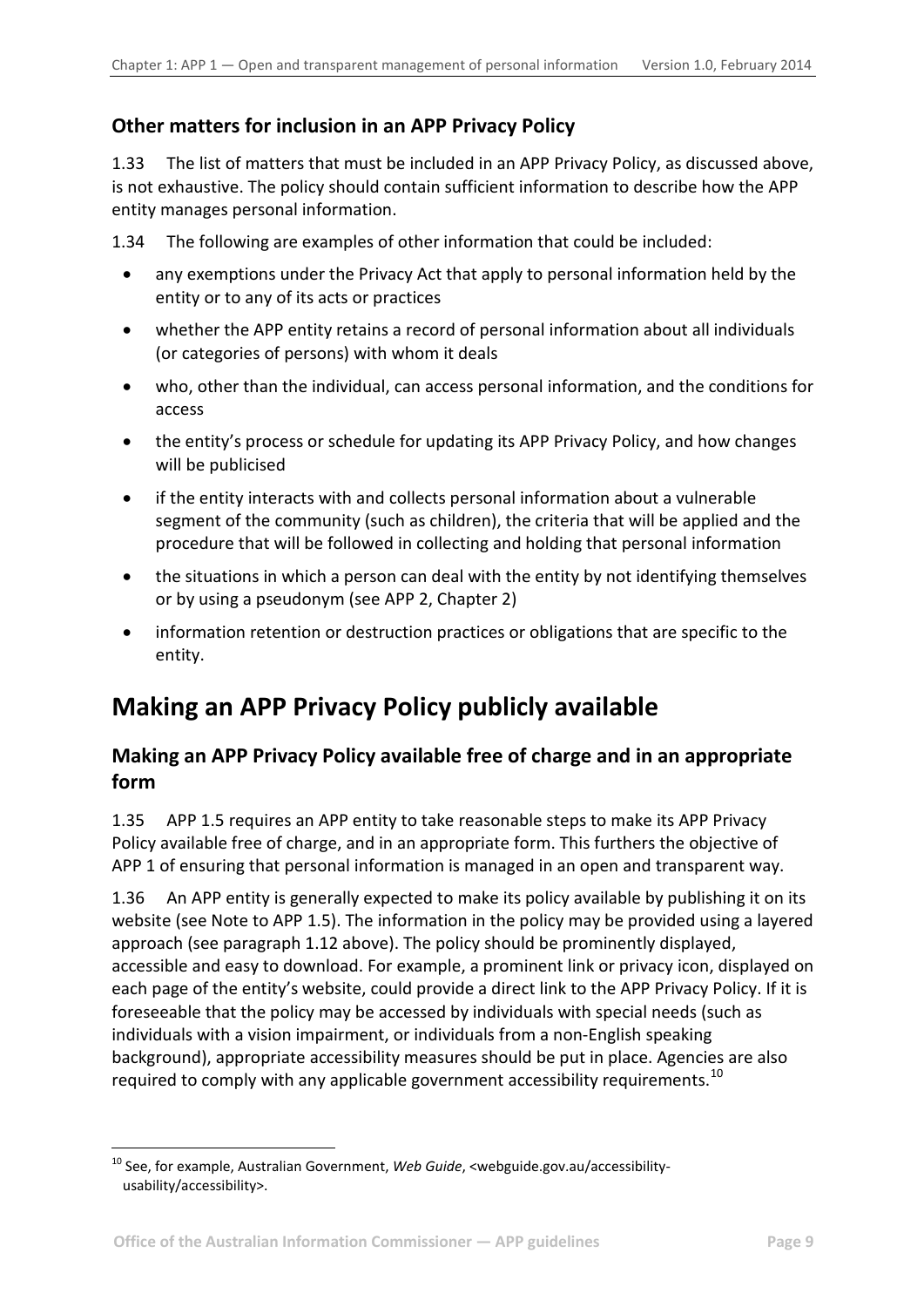1.37 Online publication may not be appropriate in some circumstances, for example, where the APP entity does not have an online presence or, where individuals who regularly interact with the entity may not have internet access. In these circumstances, options that an entity should consider include:

- displaying the policy on a stand at the entity's premises, so that it can be seen by members of the public
- distributing a printout of the policy on request
- including details about how to access the policy at the bottom of all correspondence to individuals
- where the entity interacts with individuals by telephone, informing them during the telephone call of how the policy may be accessed in a particular form.

#### <span id="page-9-0"></span>**Making an APP Privacy Policy available in a requested form**

1.38 APP 1.6 requires an APP entity, upon request, to take reasonable steps to provide a person or body with a copy of its APP Privacy Policy in the form requested. This should be done as soon as reasonably practicable after the request is received.

1.39 The reference to a 'body' requesting a copy of a policy makes it clear that a request may be made other than by an individual or entity that is subject to the Privacy Act.

1.40 An APP entity can decline to provide a copy of its APP Privacy Policy in a particular form if it would not be reasonable in the circumstances to meet the request. The steps that are reasonable will depend upon:

- other steps taken by the entity to make its policy publicly available and accessible
- the practicability, including time and cost involved. However, an entity is not excused from providing a copy in a particular form by reason only that it would be inconvenient, time-consuming or impose some cost to do so. Whether these factors make it unreasonable to take a particular step will depend on whether the burden is excessive in all the circumstances
- the sensitivity of the personal information held. More rigorous steps may be required where the entity holds 'sensitive information' (defined in s 6(1) and discussed in Chapter B (Key concepts)) or information of a sensitive nature
- whether the entity has unique or unusual information handling practices
- any reasons given by the body or person for requesting the policy in a particular form
- any special needs of the body or person requesting the policy. For example, it may be reasonable to provide the policy in a form that can be accessed via assistive technology where this meets the requester's special needs.

1.41 Inherent in the obligation to take 'reasonable steps' is an expectation that an APP Privacy Policy will usually be made available free of charge. The cost of doing so should be treated as part of an APP entity's normal operating costs. If a charge is imposed in special circumstances, the reason for the charge and the basis of calculation should be clearly communicated and explained before the policy is made available in the requested form, and the charge should be calculated at the lowest reasonable cost.